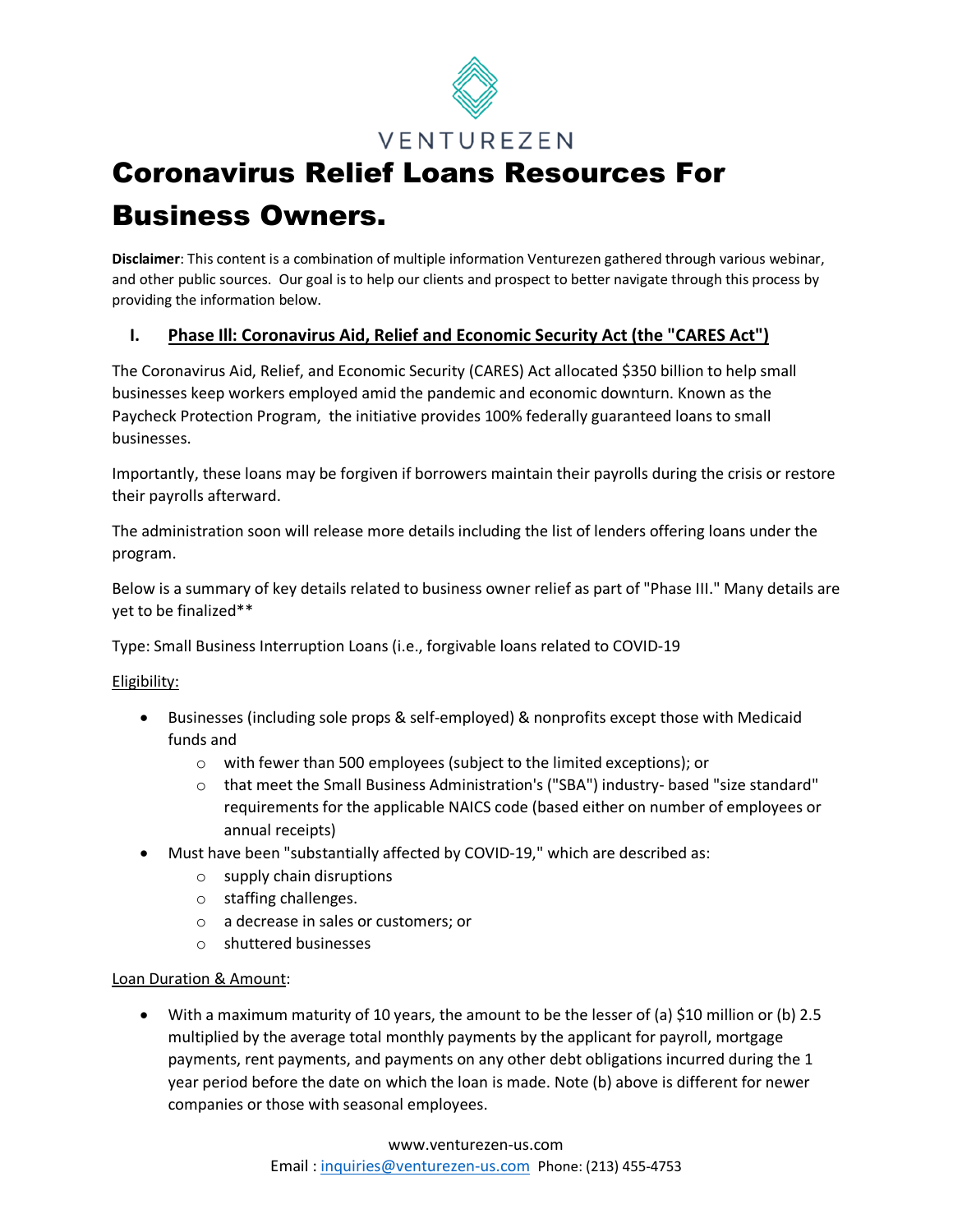

#### Allowable Use:

- Payroll support (up to \$100k annual salary), including paid sick, medical, or family leave, and costs related to the continuation of group health care benefits during those periods of leave.
- Employee salaries.
- Mortgage payments
- Rent (including rent under a lease agreement)
- Utilities; and any other debt obligations that were incurred before the covered period

# Loan Forgiveness:

- An eligible recipient shall be eligible for forgiveness of indebtedness in an amount equal to the cost of maintaining payroll continuity and other allowable costs during the covered period (8 weeks from loan origination). The borrower shall submit to the lender an application, which shall include documentation verifying the number of full-time equivalent employees on payroll and the other costs included in "Allowable Use:"
	- o payroll tax filings reported to the Internal Revenue Service
	- o state income, payroll, and unemployment insurance filings.
	- $\circ$  financial statements verifying payment on debt obligations incurred before the covered period; and
	- o any other necessary documentation to be determined

NOTE: The amount of any loan forgiveness will be reduced by any reductions in employee wages (in excess of 25% for any employee) or a reduction in the number of employees during the covered period.

How do I calculate my average monthly?

# **Sum of INCLUDED payroll costs MINUS sum of EXCLUDED payroll costs EQUAL PAYROLL COSTS**

Taxability: Canceled indebtedness under this section shall be excluded from gross income

#### Other Terms:

- Final rates (which are not to exceed 4%), underwriting standards and other terms & conditions are to be determined
- These loans will be issued by SBA 7(a) lenders1

Type: Credit Support for Other Affected Businesses (other than Small Businesses)

#### **Overview:**

• The Secretary of the Treasury (the "Secretary") is given discretion to determine which businesses will be beneficiaries of the credit support but likely to include businesses that would otherwise not qualify for the Small Business Interruption Loans assistance (e.g., businesses with more than 500 employees)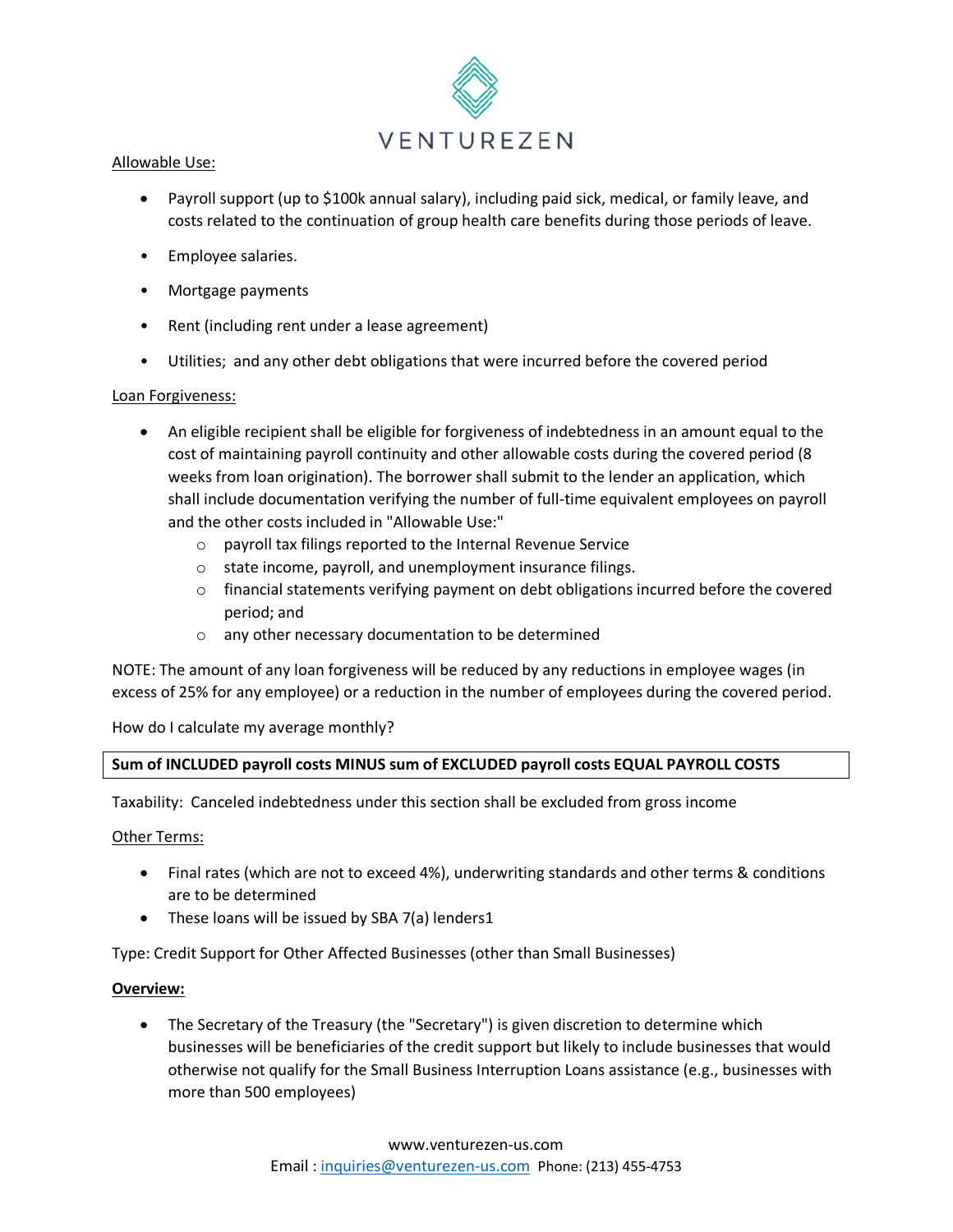# VENTUREZEN

- The Secretary will be authorized to make loans, guarantees and other investments (e.g., an equity stake or warrants) in support of eligible businesses as well as states and municipalities not to exceed \$500 billion
- An independent oversight committee will oversee the program

# Loan Amount and Terms:

• Maturity not to exceed 5 years. The Secretary is given similar discretion on determining the terms related to rates, underwriting and other terms & conditions. These loans are not forgivable.

# Compensation Limits:

- Businesses that receive loans or guarantees under this provision will be required to agree to certain caps on compensation and severance payments for employees whose compensation exceeded \$425,000 in the 2019 calendar year. Employees with compensation exceeding \$425,000 will be capped at the 2019 levels and any severance pay is not to exceed twice the maximum compensation received in 2019.
- For officers or employees who earned more than \$3 million in 2019 annual salary, their compensation would be capped at \$3 million plus 50% of the amount exceeding \$3 million in 2019 (example an individual earned \$5 million in 2019 would be capped at \$3 million+ 50% x (\$5 million - \$3 million)= \$4 million cap) These caps will be in place for the period while the loan is outstanding plus an additional 12 months

#### Buybacks & Dividends:

• Companies may not conduct stock buybacks nor provide dividends nor capital distributions to investors while the loan is outstanding plus an additional 12 months

# Employment Levels:

• Until September 30, 2020, companies are to maintain levels of employment as of March 24, 2020 to the extent that is practical and in no case is the company to reduce employment by more than 10%

# **II. SBA Economic Injury Disaster Loan Program:**

Phase II" relief for business owners. Please note that this program is different than the program in "Phase III" and that participating in this program may make the borrower ineligible for participating in the "Phase III" program.

#### **Loan Size: Up to \$2,000,000**

Who is eligible:

o Small businesses, including ESOPs, and non-profits affected by the coronavirus in presidential and SBA-declared disaster areas (list is updated regularly)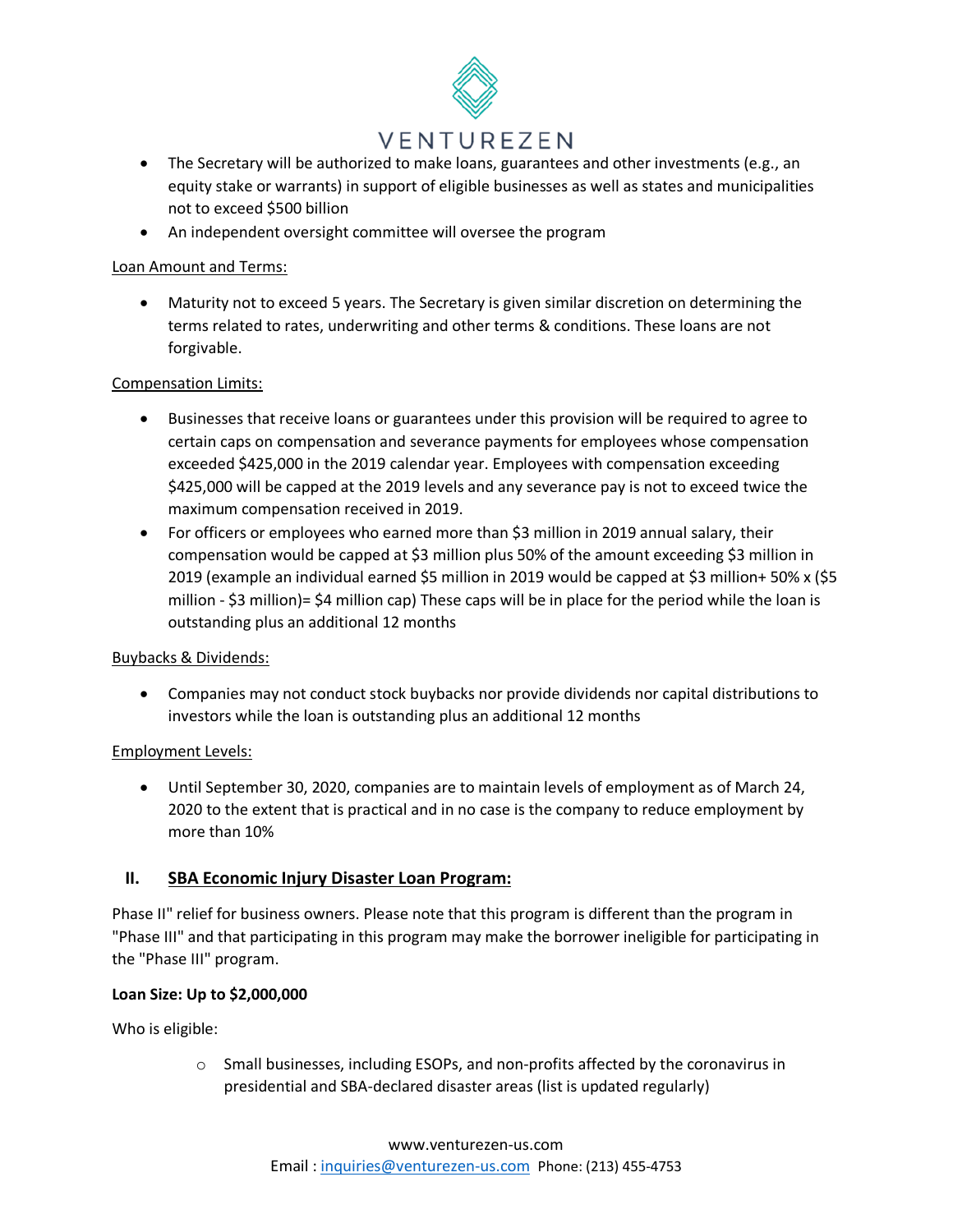

#### Interest rate:

- o 2.75% for nonprofits
- o 3.75% for small businesses

#### Term length:

o Will vary, but up to 30 years

Usage:

o Accounts payable, fixed debts, payroll, and other bills due to the virus

What you'll need to provide:

 $\circ$  Supporting documentation could include the business's most recent tax returns, a personal financial statement and a schedule of liabilities that lists all your current debts.

Note: These loans are issued by the government and not by Venturezen. However, the process may take considerable time as details are not yet finalized. Some business owners may wish to seek traditional SBA 11 7(a) 11 loans1 at higher rates to potentially receive funding faster.

# **III. C-19 Microloan:**

#### **Loan Size: Up to \$50,000**

Who is eligible:

o Small businesses, including ESOPs, and non-profits affected by the coronavirus in presidential and SBA-declared disaster areas (list is updated regularly)

#### Interest rate:

- $\circ$  Prime + 1%
- o Prime rate is currently at 3.25% as 3/30/2020

Term length:

o 1 Year Term with 10-year amortization to keep payment low

Usage:

 $\circ$  To help cover shortfalls in your payroll rent, utilities and insurance payment due to COVID-19

What you'll need to provide:

 $\circ$  Supporting documentation could include the business's most recent tax returns, a personal financial statement and a schedule of liabilities that lists all your current debts.